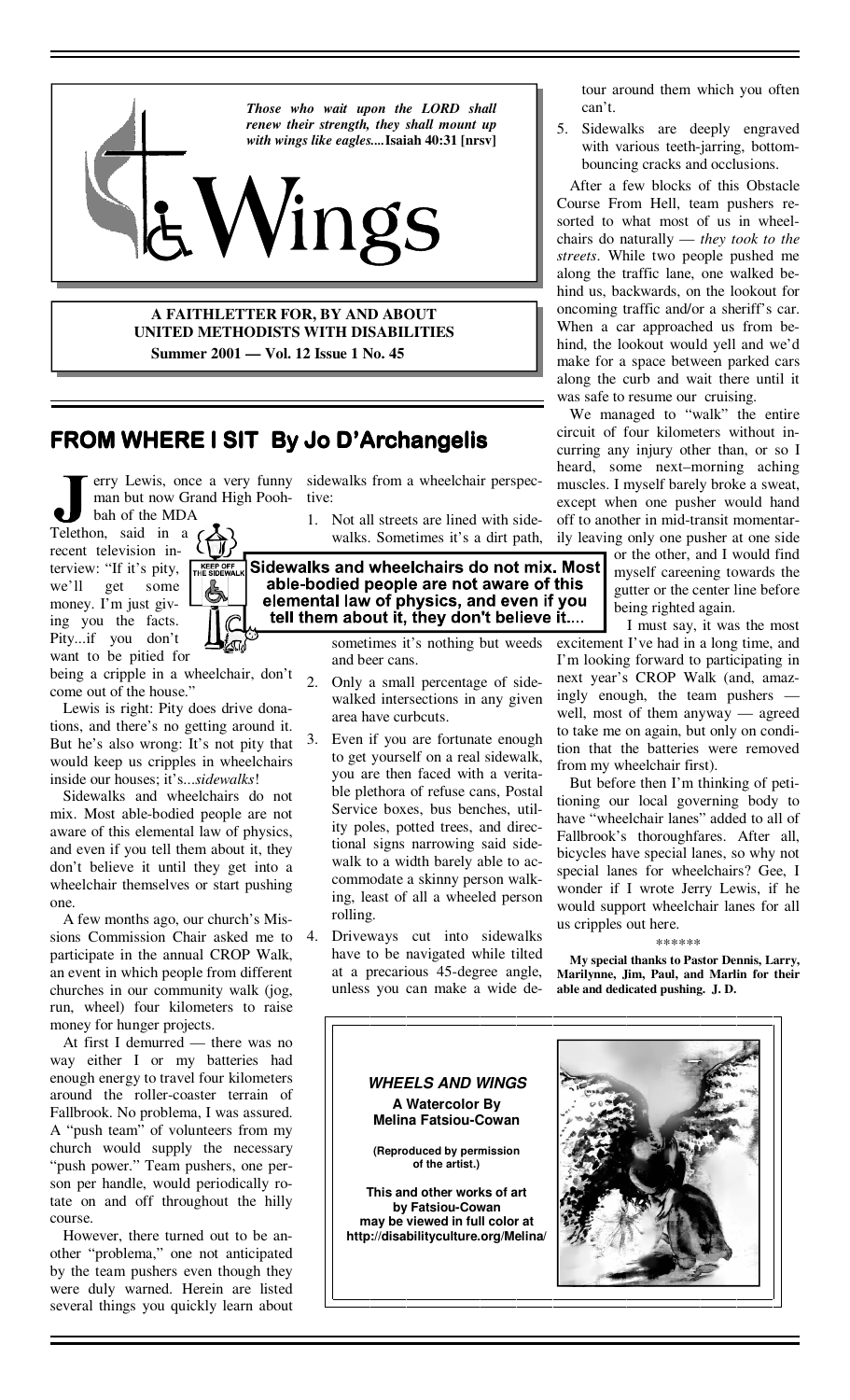

**EIGHT CHARACTERISTICS OF A DISABILITY EFFECTIVE CHURCH By Joe B. Webb** 

ne of the foremost tasks of JAF Area Ministry team is helping churches to become what we call "Disability Effective." A Disability Effective Church (DEC) is a local congregation which not only includes people with disabilities in all aspects of the church's life but which [also] models, teaches and promotes ministry to people affected by disability in its larger geographical and denominational sphere of influence.

 We have identified the "Eight Characteristics of a Disability Effective Church." Churches use these criteria to expand their vision, to evaluate their disability ministry program, and to focus on the future steps they need to take. As you read through these eight characteristics, try to determine how many of them are true of your church.

### 1. **Inclusive**

 The church has an "inclusive" philosophy of ministry. That inclusiveness extends not only across economic and ethnic barriers but also embraces people with disabilities.

### 2. **Biblical**

 The church understands how the Bible regards disability and is implementing biblical principles of disability ministry....

#### 3. **Accessible**

 The church facilities and communications are accessible to people with

physical, visual, and auditory disabilities, or the church is implementing a plan to become accessible.

### 4. **Practical**

 The church understands the practical needs of people with disabilities and their families and is implementing a plan in the community to meet these needs.

### 5. **Evangelizing**

 The church is actively evangelizing people with disabilities and their families and is equipping them to grow in their relationship with Christ and with others.

### 6. **Assimilating**

 The church is assimilating people with disabilities, and they make up a growing percentage of the congregation.

## 7. **Promoting**

 People with disabilities hold positions of leadership and service in the church outside of disability ministry.

## 8. **Multiplying**

 The church is multiplying disability effective leaders and providing leadership in its denomination or geographical region.

 How did your church do in comparison to this helpful list? If your church meets six or more of these criteria, will you drop us a note and tell us about your church and its Disability Ministry



Fallbrook, CA 92028 **Church Telephone** [760] 728-1472 **Church Fax** [760] 728-7433 **Church E-Mail** FUMC1887@tfb.com program, or contact the Area Ministry nearest you? We want to learn from you and help your church grow further.

 If your church falls far short of these criteria, don't despair! Let us know how we can help you start a disability ministry in your church. Who knows, someday soon you might have a JAF Area Ministry in your city to help your church and others become "Disability Effective."

> **Joe B. Webb is Managing Editor of the**  *JAF Ministries Newsletter***. This article is reprinted from the July/August 1997 issue of the** *JAF Ministries Newsletter***.**



## Eummunnunnunnunnun

## **A CHALLENGE FROM REV. JOHN A. CARR, EXECUTIVE DIRECTOR, ASSOCIATION OF PHYSICALLY CHALLENGED MINISTERS OF THE UNITED METHODIST CHURCH**

- We United Methodists with disabilities, both lay and clergy, must make a greater effort to confront our denomination at every level on issues of accessibility and disability rights.
- We need to find ways to better link the various disability groups within our denomination as well as work with other faith communities that are committed to disability issues.
- We need now to prepare for our next General Conference in 2004 and make our delegates and those who plan the Conference sessions more greatly aware of our accessibility issues and needs.

Please contact me (my mailing address, telephone number, and e-mail address are given below); Jo, the editor of this newsletter; or any other interested persons within your local church or Conference to share your ideas, opinions, and suggestions about these important matters.

> **Rev. John A. Carr, Executive Director, Association of Physically Challenged Ministers of the United Methodist Church, 1249 Yale Avenue, Wallingford, CT 06492, Telephone 203-284-8278, E-mail jcarr01@snet.nethe**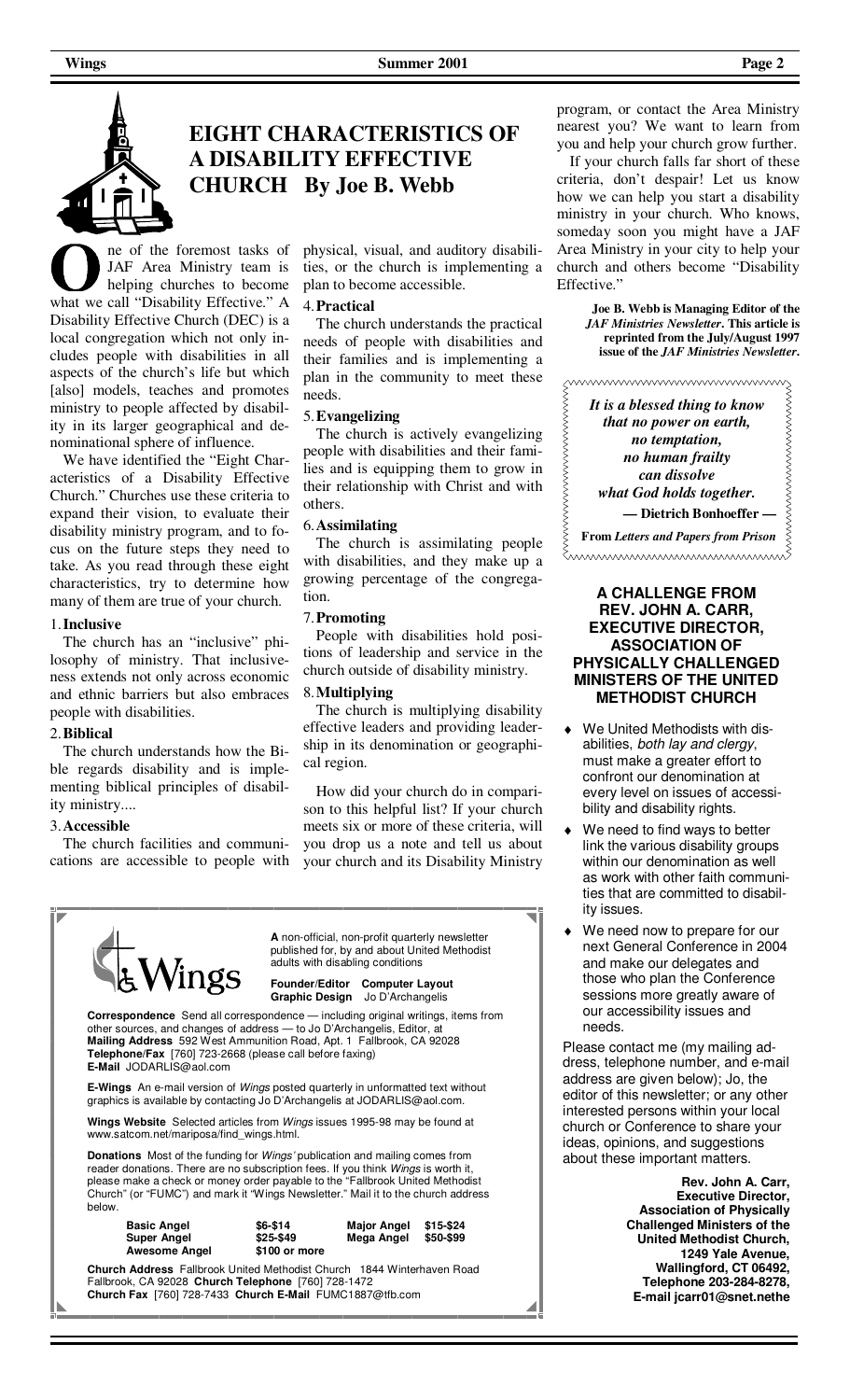

# **REAL BLESSING By Henri J. M. Nouwen**

ot long ago, in my own community, I had a very personal experience of the power of a real blessing. Shortly before I started a prayer service in one of our houses, Janet, a handicapped member of our community, said to me: "Henri, can you give me a blessing?" I responded in a somewhat automatic way by tracing with my thumb the sign of the cross on her forehead. Instead of being grateful, however, she protested vehemently, "No, that doesn't work. I want a real blessing!"

 I suddenly became aware of the ritualistic quality of my response to her request and said, "Oh, I am sorry...Let me give you a real blessing when we are all together for the prayer service." She nodded with a smile, and I realized that something special was required of me.

 After the service, when about thirty people were sitting in a circle on the floor, I said, "Janet has asked me for a special blessing. She feels that she needs that now." As I was saying this, I didn't know what Janet really wanted, but Janet didn't leave me in doubt for very long. As soon as I had said, "Janet has asked me for a special blessing," she stood up and walked toward me. I was wearing a long white robe with ample sleeves covering my hands as well as my arms.

 Spontaneously, Janet put her arms around me and put her head against my chest. Without thinking, I covered her with my sleeves so that she almost vanished in the folds of my robe. As we held each other, I said, "Janet, I want you to know that you are God's Beloved Daughter. You are precious in God's eyes. Your beautiful smile, your kindness to the people in your house and all the good things you do show us what a beautiful human being you are. I know you feel a little low these days and that there is some sadness in your heart, but I want you to remember who you are: a very special person, deeply loved by God and all the people who are here with you."

 As I said these words, Janet raised her head and looked at me, and her broad smile showed that she had really heard and received the blessing. When she returned to her place, Jane, another handicapped woman, raised her hand and said, "I want a blessing too." She stood up and, before I knew it, had put her face against my chest. After I had spoken words of blessing to her, many more of the handicapped people followed, expressing the same desire to be blessed.

 The most touching moment, however, came when one of the assistants, a twenty-four-year-old student, raised his hand and said, "And what about me?" "Sure," I said. "Come." He came, and, as we stood before each other, I put my arms around him and said, "John, it is so good that you are here. You are God's Beloved Son. Your presence is a joy for all of us. When things are hard and life is burdensome, always remember that you are loved with an everlasting love."

**THEFT** 

As I spoke these words, he looked at me with tears in his eyes and then he said, "Thank you, thank you very much."

 That evening I recognized the importance of blessing and being blessed and reclaimed it as a true sign of the Beloved. The blessings that we give to each other are expressions of the blessing that rests on us from all eternity. It is the deepest affirmation of our true self. It is not enough to be chosen. We also need an ongoing blessing that allows us to hear in an ever-new way that we belong to a loving God who will never leave us alone, but will remind us always that we are guided by love in every step of our lives.

**From** *Life of the Beloved,* **copyright ©1992** **by Henri J. M. Nouwen, Crossroad Publishing Co., New York. Born and raised in the Netherlands, Nouwen was a Catholic priest who served for many years as chaplain at Daybreak, a L'Arche community residence home for persons with developmental disabilities near Toronto, Canada.** 

| <b>PRAYER</b>              |                                                                                                                                |
|----------------------------|--------------------------------------------------------------------------------------------------------------------------------|
|                            | I asked God to let me be strong                                                                                                |
|                            | to accomplish grandiose projects:                                                                                              |
|                            | and God made me weak to keep me humble.                                                                                        |
|                            | I asked God to make me healthy<br>to realize imposing enterprises:                                                             |
|                            | and God gave me pain to better understand.                                                                                     |
|                            | I asked God for wealth to possess everything:                                                                                  |
|                            | and God left me poor not to be selfish.                                                                                        |
|                            | I asked God for power to be needed by others:                                                                                  |
|                            | and God gave me humiliation                                                                                                    |
| so that I would need them. |                                                                                                                                |
| and God gave me life       | I asked God everything to enjoy life:                                                                                          |
|                            | so that I could enjoy everything.                                                                                              |
|                            | Lord, I didn't get everything I needed                                                                                         |
| almost against my will.    |                                                                                                                                |
|                            | The prayers I didn't pray were granted.                                                                                        |
|                            | Be praised, God. Among all humankind*                                                                                          |
|                            | no one possesses more than I possess.                                                                                          |
|                            | - Kirk Kilgour                                                                                                                 |
|                            | (translated from the original Italian by Kilgour and an Italian friend)                                                        |
|                            | In the late '60s, Kirk Kilgour played on the U.S. Olympic                                                                      |
|                            | volleyball team. He then played on and coached a champion-                                                                     |
|                            | ship professional volleyball team in Rome for three years. In<br>1976 while doing gymnastic agility drills, he fell and dislo- |
|                            | cated cervical vertebrae leaving him paralyzed from the neck                                                                   |
|                            | down. Years later in 1985 when asked by a friend to express                                                                    |
|                            | how he felt about his disability, Kilgour wrote the above                                                                      |
|                            | poem. A few years after that, the poem was made into a wa-                                                                     |
|                            | tercolor painting by a well-known artist and lithographs dis-<br>tributed to schools and organizations throughout Italy. Al-   |
|                            | though not a Roman Catholic himself, Kilgour was highly                                                                        |
|                            | honored in 1991 when the poem was used by the Vatican in a                                                                     |
|                            |                                                                                                                                |
|                            | prayer card and sent to Catholics around the world.                                                                            |
|                            | *Original text, <i>men</i>                                                                                                     |